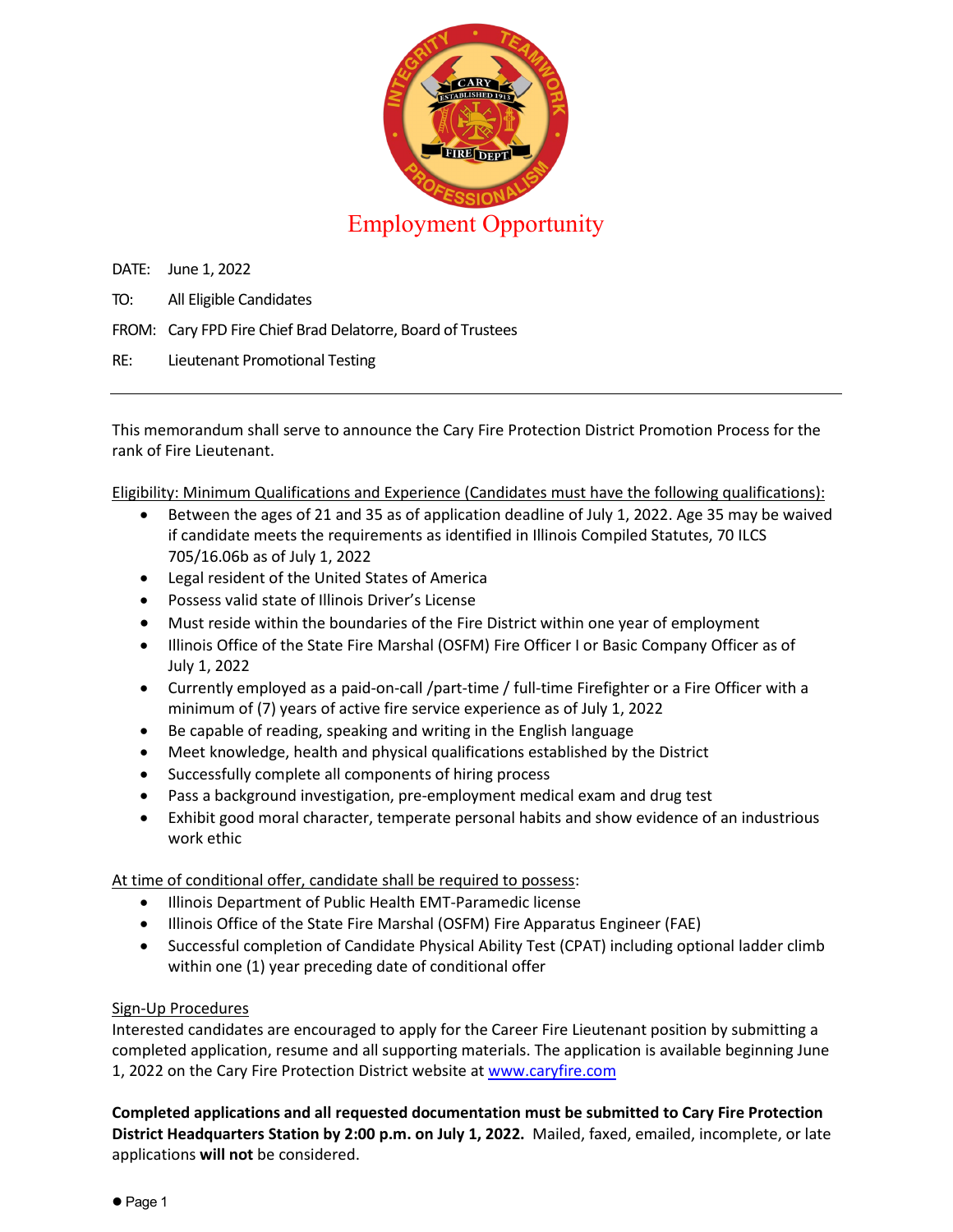## **CANDIDATES MUST SIGN UP FOR THE PROMOTION PROCESS AND PROVIDE PROOF OF ELIGIBILITY BY 1400 HOURS ON JULY 1, 2022 OR THEY WILL NOT BE ALLOWED TO PARTICIPATE IN THE PROCESS.**

**A mandatory candidate orientation session will be held at 2:30 p.m. on July 8, 2022 at the Cary Fire Protection District Fire Station 1, 400 Cary-Algonquin Road, Cary, IL 60013.** 

#### Orientation Session

*Testing for Public Safety (dba Ipsp)* will conduct a **MANDATORY** orientation session for all candidates. During this orientation the candidate training will provide a thorough description of the written exam, interview, and assessment exercises. Specifically, candidates will review the scoring procedures, sample materials, and tips on how to prepare for the process.

After the scheduled orientation session, each promotional candidate will receive a booklet containing information about the upcoming process. This booklet will give specific details with regard to components of the process, tips on how to prepare, etc. I encourage participants to carefully and thoroughly review the information contained in this booklet.

#### Process Components

The scheduled testing components for all ranks shall consist of the following.

- **The Written Exam** will be held **on October 13, 2022 from 12:30 3:00 p.m.** The exam will take place in the Fire District training room of Station 1, 400 Cary-Algonquin Road, Cary, IL 60013. A review session will be held immediately after the exam. While candidates are NOT required to attend the review session, I strongly encourage their participation. During the review session, candidates will be allowed to write out their challenges to questions on the written examination. Each candidate will be provided with the following materials:
	- a) a copy of his/her written test answer sheet
	- b) the candidate's written exam
	- c) a listing of the reading source and the correct answer for each question
- **A minimum score of 70% is required to be eligible to move forward in the process.**
- **The Assessment Center (Tactical Simulations, etc.)** will be scheduled on **November 17 and/or 18, 2022.**
- **Interviews with the Board of Trustees** will take place **December 1 and/or 2, 2022.**
- **Preliminary scores will be based on the Written Exam (40%), Assessment Center (35%), and Interview (25%). Once posted, Preference Points will be due within 10 days. (See attached form with Preference Points)**

The exact dates and locations for the process components will be distributed to candidates at a later date. Candidates who wish to participate in the promotion process should avoid scheduling events that will conflict with these time frames. There will not be a scheduled make-up session for any test components of the promotional process. Any conflicts with a scheduled examination date/time must be resolved prior to the start of the process.

#### Reading List

The reading list that will form the basis of the written exam is presented on the following page.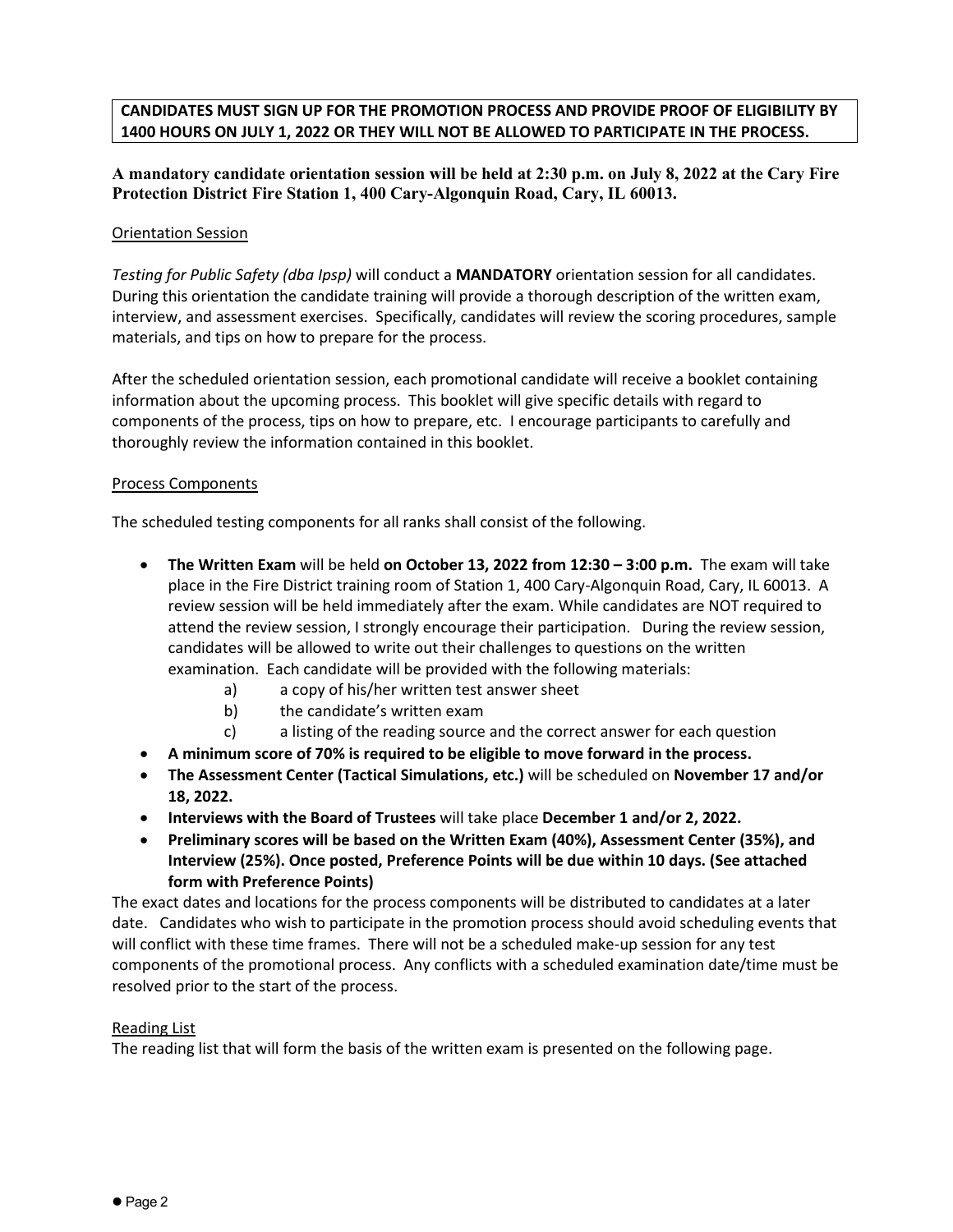## **WRITTEN EXAM READING LIST:**

- 1) *Structural Fire Fighting: Initial Response Strategy and Tactics, 2nd Edition*  Published by IFSTA, 2017 ISBN: 978-0-87939-623-7; IFSTA Item #: 36180; https://shop.ifsta.org **Chapters 1-6 ONLY**
- 2) *Brannigan's Building Construction for the Fire Service, 6th Edition*  By: Corbett, Glenn and Brannigan, Francis Publisher: Jones & Bartlett Learning (Public Safety Group); 2021 ISBN: 9781284177312; https://www.psglearning.com/ **All Chapters**
- 3) **Fire Officer: Principles and Practice, 4th Ed.**  By: Michael J. Ward ISBN: 9781284172393 *(Be sure to use ISBN # for searching to order.)* Publisher: Jones & Bartlett Learning (2021) **All Chapters**
- 4) *It's Your Ship: Management Techniques from the Best Damn Ship in the Navy*  D. Michael Abrashoff Published by Grand Central Publishing (2007; reprinted 2012) ISBN-13 #: 9780446535533 OR Amazon.com for ordering and renting options **All Chapters**

Candidates may obtain the reading materials directly from the publishers or any vendor, such as Amazon.com. The Fire District shall provide one copy of each text at all District Fire Stations for onduty use by participants. These texts shall be available to all candidates and shall not be removed from the Station or stored in individual lockers, desks, offices, or other places that would make them unavailable to other candidates.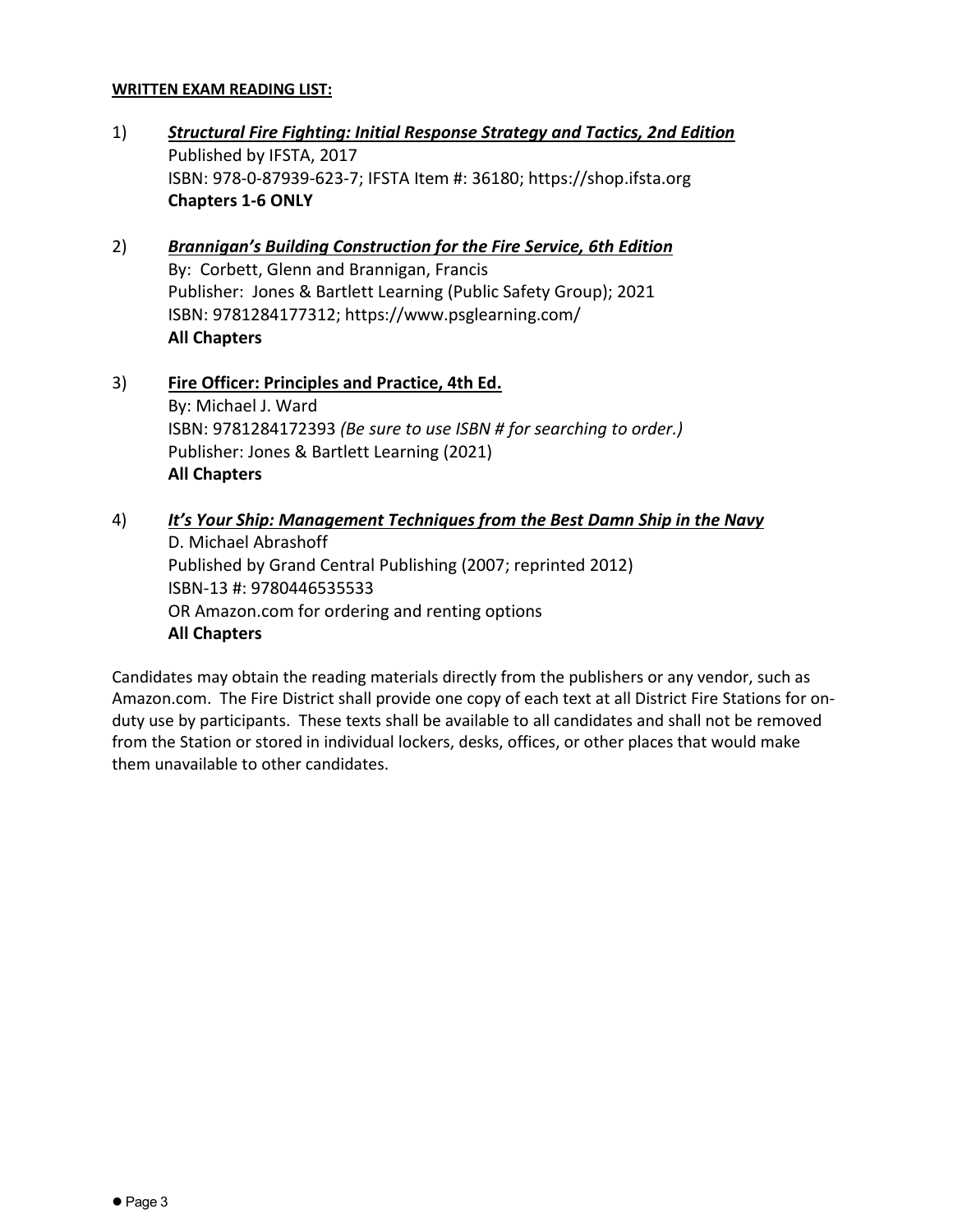

# Cary Fire Protection District

Full-time Lieutenant Preference Point Claim Form and Affidavit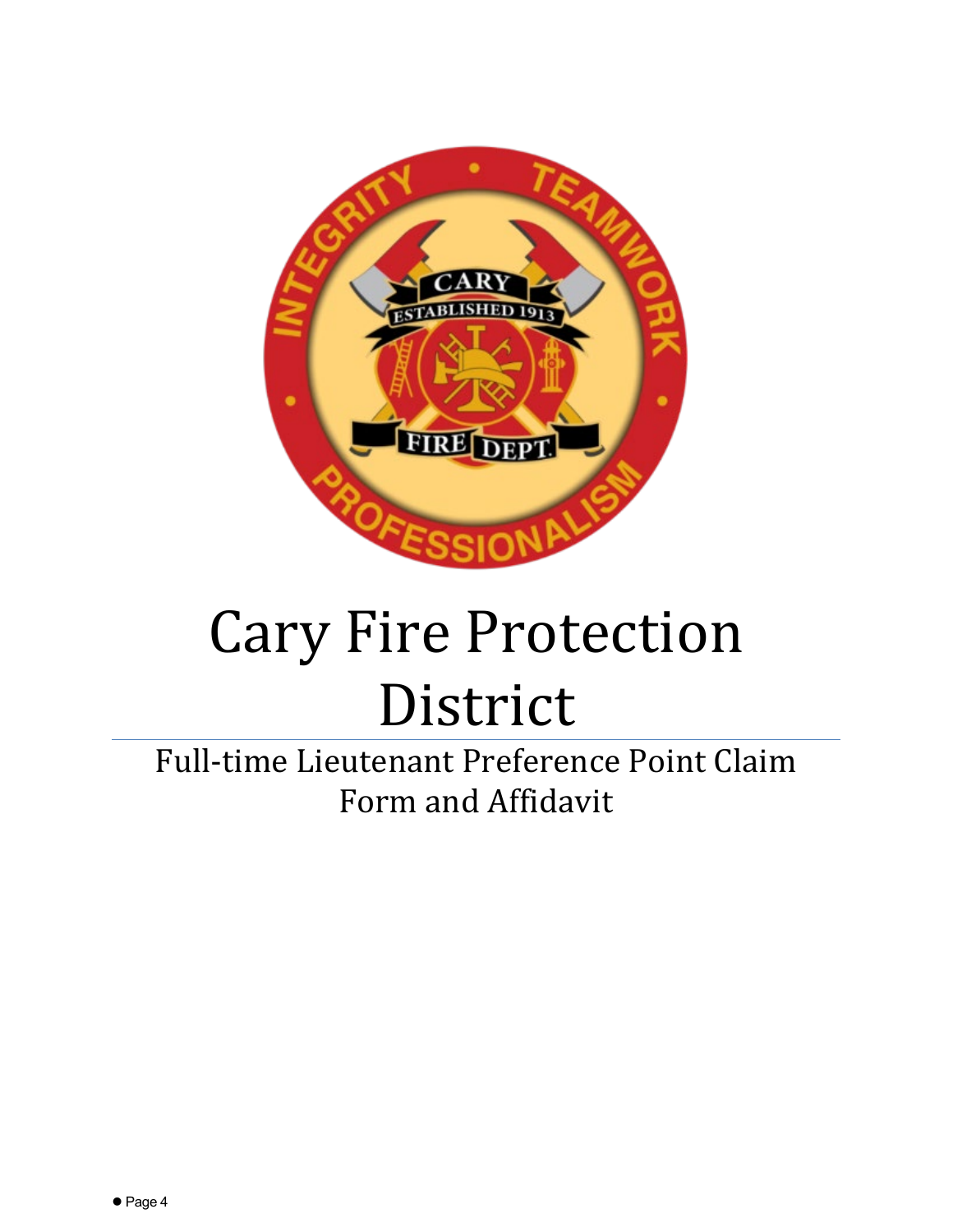**\_\_\_\_\_\_\_\_\_\_\_\_\_\_\_\_\_\_\_\_\_\_\_\_\_\_\_\_\_\_\_\_\_\_\_\_\_\_\_\_\_\_\_\_\_\_\_\_\_\_\_\_\_\_\_\_\_\_\_\_\_\_\_\_\_\_\_\_\_\_\_**

If you wish to claim preference points for the final eligibility list for hire with the Cary Fire Protection District, please complete the following form and submit it with any required attachments within ten (10) days after the posting of the initial eligibility list. Failure to submit the request within ten (10) days shall be deemed a waiver of the points.

Applicants may claim up to the maximum number of Board authorized preference points for the relevant initial application process. The Board may establish preference point criteria for each initial application process. The Board shall provide for not less than ten (10) or more than thirty (30) preference points. 70 ILCS 705/16.06b(h)(8). This form may be amended from time-to-time for each relevant initial application process based upon the Board's determination of availability of preference points.

# **A. Veteran's Preference Points (70 ILCS 705/16.08a and 16.06b(h)(1))**

Preference Points Available: 5

Please state the following information regarding your military service and attach form DD-214 (long form) and proof of honorable discharge:

| Rank: ___________________________________ |  |
|-------------------------------------------|--|
|                                           |  |
| Date of Service (month/date/year):        |  |
|                                           |  |
| Date of Honorable Discharge:              |  |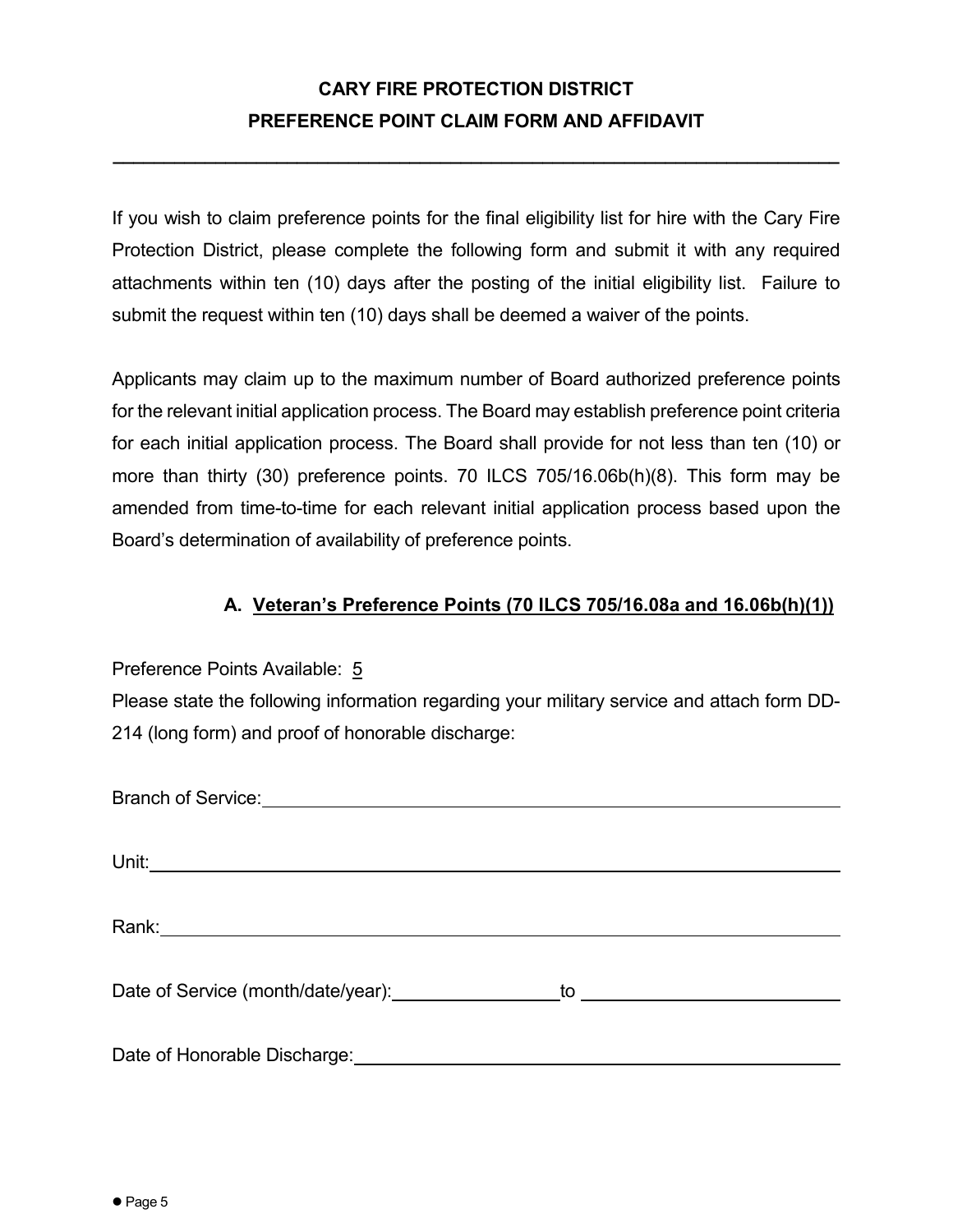*(Continued)*

**\_\_\_\_\_\_\_\_\_\_\_\_\_\_\_\_\_\_\_\_\_\_\_\_\_\_\_\_\_\_\_\_\_\_\_\_\_\_\_\_\_\_\_\_\_\_\_\_\_\_\_\_\_\_\_\_\_\_\_\_\_\_\_\_\_\_\_\_\_\_\_\_\_\_\_\_\_**

## **B. Educational Preference Points (70 ILCS 705/16.06b(h)(3))**

Preference Points Available: (minimum of 0 to maximum of 5 points)

The preference points noted in this sub-section will be available for an applicant's educational background. The applicant will provide information relating to his or her educational background and corresponding certified transcripts as proof of the attainment of a degree or 60 + credit hours or attainment of Illinois Office of the State Fire Marshal (OSFM) Provisional Fire Officer II or Advanced Fire Officer.

Please state the following information regarding your educational background and attach a certified transcript as proof of the attainment of a degree or >60 credit hours and/or a copy of the OSFM Provisional Fire Officer II / Advanced Fire Officer certificate.

• Note – *points given to the highest degree*

College Attended:

Dates of Attendance (month/date/year): to

Total Credit Hours Obtained:

Preference Points Available: 3

or

Degree Awarded: University **Degree** 

Preference Points Available: 3

OSFM Provisional Fire Officer II / Advanced Fire Officer certificate:

(month/date/year) \_\_\_\_\_

Preference Points Available: 2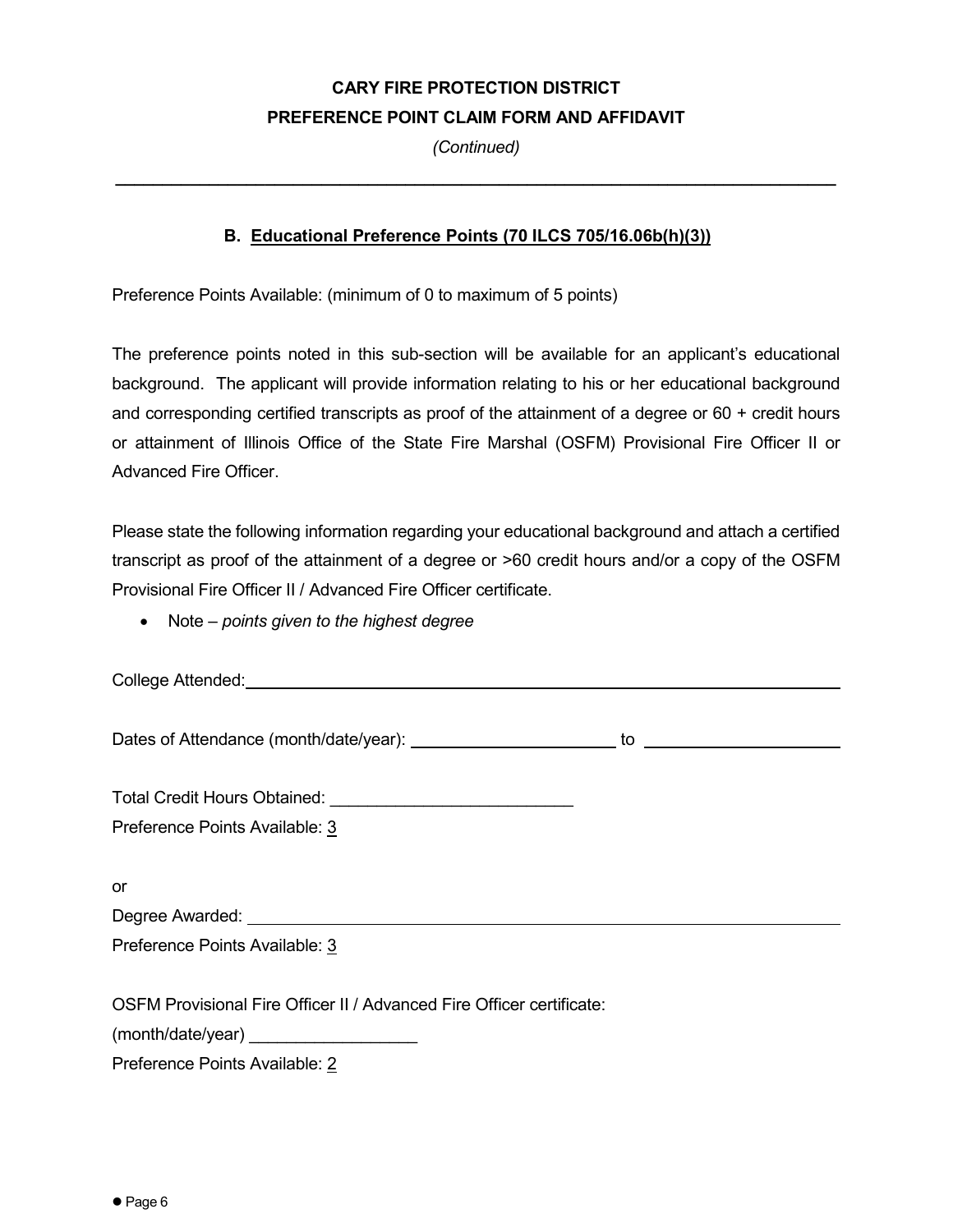*(Continued)*

**\_\_\_\_\_\_\_\_\_\_\_\_\_\_\_\_\_\_\_\_\_\_\_\_\_\_\_\_\_\_\_\_\_\_\_\_\_\_\_\_\_\_\_\_\_\_\_\_\_\_\_\_\_\_\_\_\_\_\_\_\_\_\_\_\_\_\_\_\_\_\_\_\_\_\_\_\_**

## **C. Experience Preference Points (70 ILCS 705/16.06b(h)(5))**

Preference Points Available: (minimum of 0 to maximum of 5 points)

The preference points noted in this sub-section will be available for an applicant's successful service. This credit is not available for employment with any private company or service even if that employment provided service to a fire district or municipality. The applicant will provide information relating to his or her experience as a firefighter and/or paramedic, and copies of current certificates.

# 1. **Cary Fire Protection District Active Paid-On-Call Firefighter**

Date of Service (month/date/year):

Preference Points Available: 7 to 9 years: 3  $> 10$  years:  $5$ 

## 2. **Full-time Firefighter / Paramedic**

| Phone Number: <u>______________________________</u>                                                                                                                                                                                  |  |  |
|--------------------------------------------------------------------------------------------------------------------------------------------------------------------------------------------------------------------------------------|--|--|
|                                                                                                                                                                                                                                      |  |  |
| Name of Department/District: Manual Community of Department/District:                                                                                                                                                                |  |  |
| Address: Andreas Address: Address: Address: Address: Address: Address: Address: Address: Address: A                                                                                                                                  |  |  |
| Phone Number: <u>contract and the set of the set of the set of the set of the set of the set of the set of the set of the set of the set of the set of the set of the set of the set of the set of the set of the set of the set</u> |  |  |
| Date of Service (month/date/year): to substitute to the service of Service of Service of Service of Service of Service of Service of Service of Service of Service of Service of Service of Service of Service of Service of S       |  |  |
| Preference Points Available: 3                                                                                                                                                                                                       |  |  |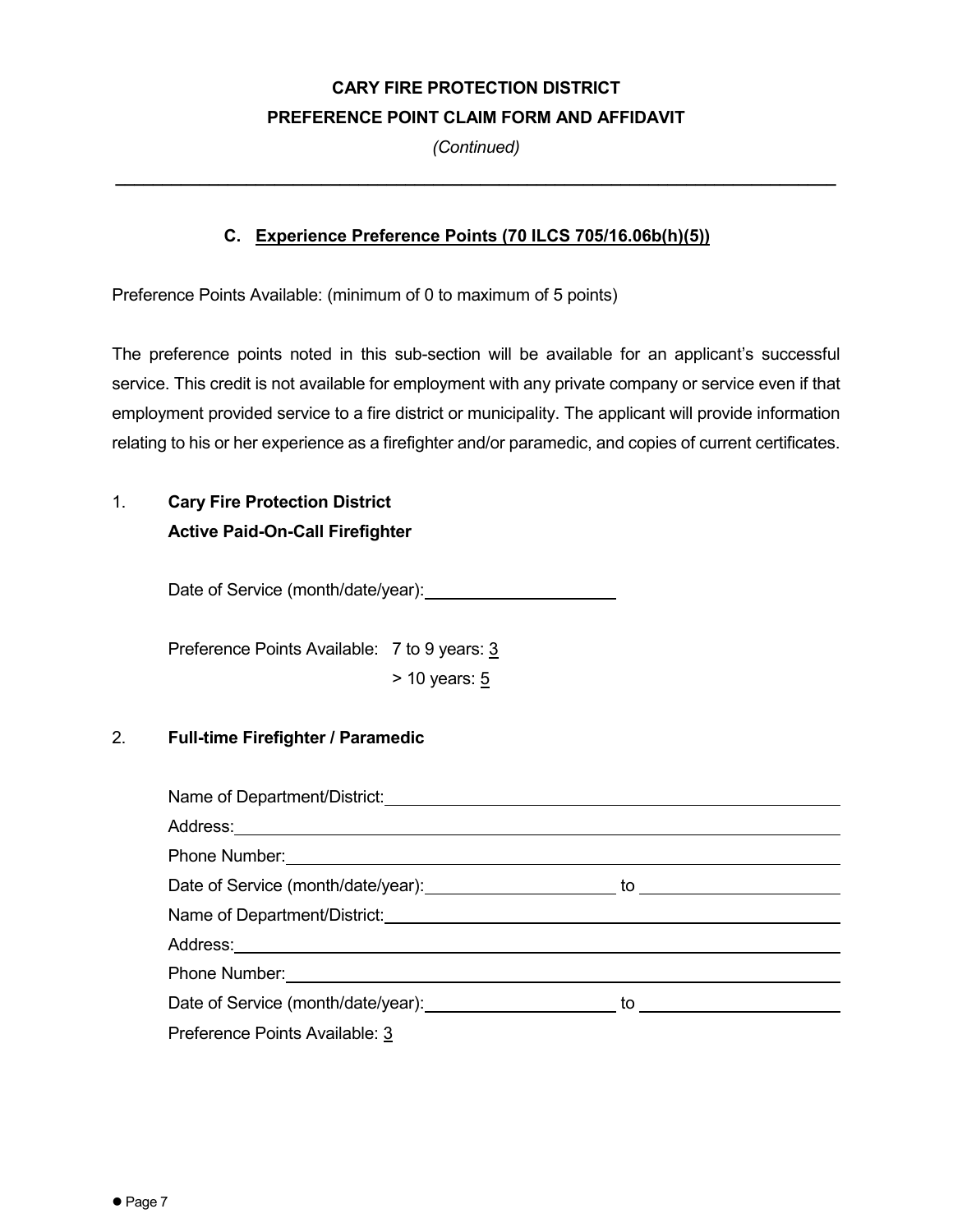*(Continued)*

# **D. Residency Preference Points (70 ILCS 705/16.06b(h)(6))**

Preference Points Available: 5 (minimum of 0 to maximum of 5 points)

The preference points noted in this sub-section will be available for an applicant's primary residency within the District for a period of at least one (1) year. The applicant will provide information identifying his or her residence within the District and copies of documents validating that residence.

Applicant's principal residence within District is located at

(Attach copies of current utility (gas or electric) bill and property tax bill identifying applicant at address)

# **E. Additional Preference Points (70 ILCS 705/16.06b(h)(7))**

Preference Points Available: (minimum of 0 to maximum of 5 points)

Preference points are available for current status as an Approved Acting Officer or promoted Part-Time Lieutenant for the Cary Fire Protection District. The applicant will provide information his or her eligibility for such additional preference, if any.

Current CFPD acting or promoted officer (date of placement on approved list) (2 points)

Current CFPD Permanent Part-Time (PPT) Member (start date as a PPT) (2 points)

Current CFPD Approved Tower Ladder Driver / Operator (date of approval) (1 point)